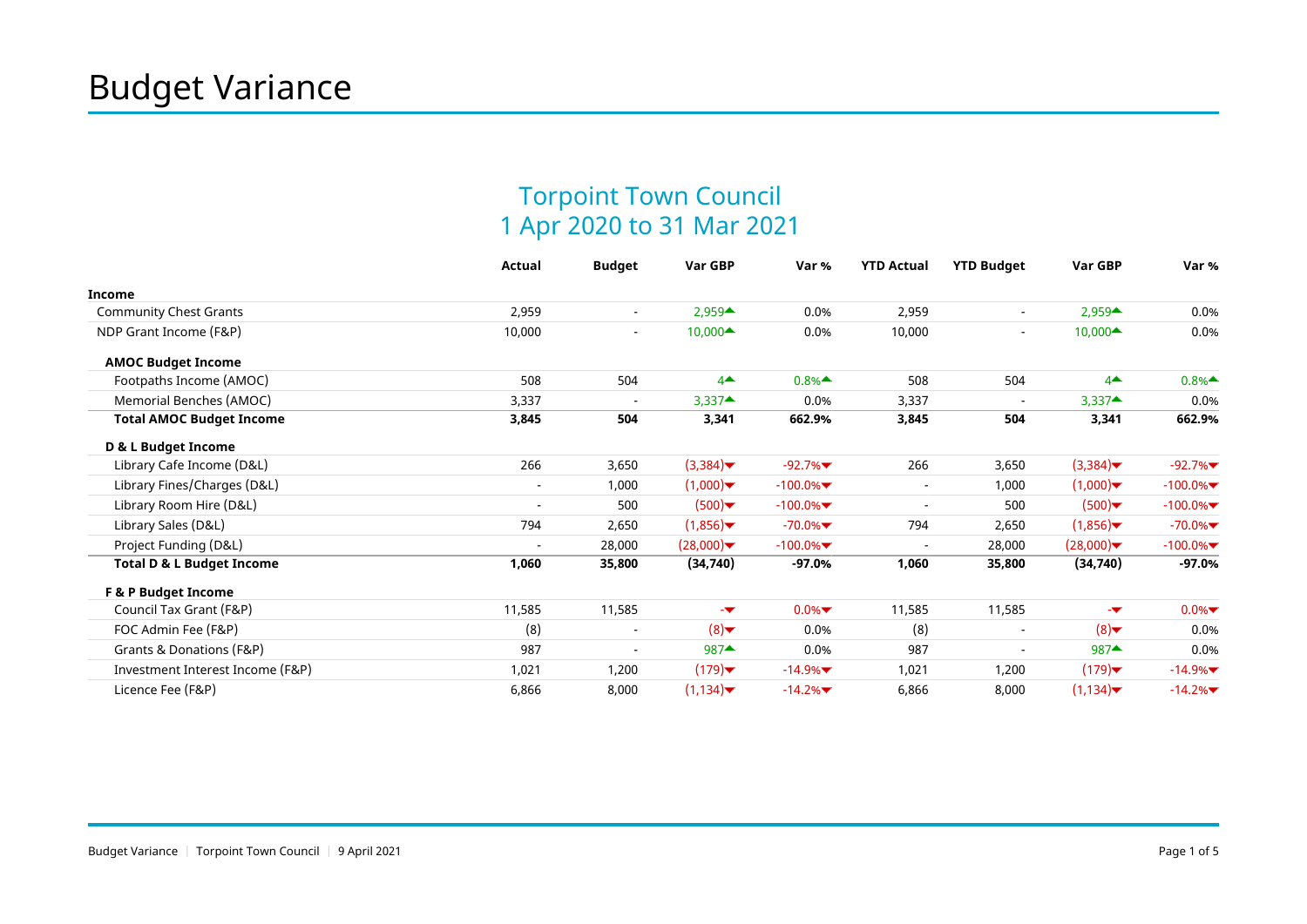|                                                     | Actual  | <b>Budget</b>            | Var GBP           | Var %      | <b>YTD Actual</b> | <b>YTD Budget</b>        | Var GBP                                   | Var %      |
|-----------------------------------------------------|---------|--------------------------|-------------------|------------|-------------------|--------------------------|-------------------------------------------|------------|
| Market Fees (F&P)                                   | 293     | 500                      | (208)             | $-41.5%$   | 293               | 500                      | (208)                                     | $-41.5%$   |
| Other Revenue (F&P)                                 | 246     | 200                      | $46 \triangle$    | 22.9%▲     | 246               | 200                      | $46 \triangle$                            | 22.9%▲     |
| Photocopies/Printing (F&P)                          | 79      | 100                      | (21)              | $-21.4%$   | 79                | 100                      | (21)                                      | $-21.4%$   |
| Precept (F&P)                                       | 338,877 | 338,877                  |                   | 0.0%       | 338,877           | 338,877                  |                                           | 0.0%       |
| Room Hire (F&P)                                     | 1,057   | 10,000                   | (8,943)           | $-89.4%$   | 1,057             | 10,000                   | (8,943)                                   | $-89.4%$   |
| Service Charges - Licensees (F&P)                   | 2,007   | 2,000                    | $7 -$             | 0.4%       | 2,007             | 2,000                    | $7 -$                                     | 0.4%       |
| <b>Total F &amp; P Budget Income</b>                | 363,009 | 372,462                  | (9, 453)          | $-2.5%$    | 363,009           | 372,462                  | (9, 453)                                  | $-2.5%$    |
| <b>Total Income</b>                                 | 380,873 | 408,766                  | (27, 893)         | $-6.8%$    | 380,873           | 408,766                  | (27, 893)                                 | $-6.8%$    |
| <b>Gross Profit</b>                                 | 380.873 | 408,766                  | (27, 893)         | $-7.0%$    | 380,873           | 408,766                  | (27, 893)                                 | $-7.0%$    |
| <b>Less Operating Expenses</b>                      |         |                          |                   |            |                   |                          |                                           |            |
| Covid -19(RHSSF & ERDF)                             | 1,260   | $\overline{\phantom{a}}$ | 1,260 $\triangle$ | 0.0%       | 1,260             | $\overline{\phantom{a}}$ | 1,260 $\triangle$                         | 0.0%       |
| Office Equipment                                    |         | 250                      | (250)             | $-100.0\%$ |                   | 250                      | (250)                                     | $-100.0\%$ |
| Plant and Machinery                                 | (83)    |                          | (83)              | 0.0%       | (83)              | $\overline{\phantom{a}}$ | (83)                                      | 0.0%       |
| <b>AMOC Budget Expenses</b>                         |         |                          |                   |            |                   |                          |                                           |            |
| Consumables - Recurring- Council Chambers (AMOC)    | 1,532   | 1,600                    | (68)              | $-4.3%$    | 1,532             | 1,600                    | (68)                                      | $-4.3%$    |
| Consumables - Recurring- Library (AMOC)             | 2,096   | 3,500                    | (1,404)           | $-40.1%$   | 2,096             | 3,500                    | (1,404)                                   | $-40.1%$   |
| Consumables - Recurring- Public Conveniences (AMOC) | 805     | 2,000                    | (1, 195)          | $-59.7%$   | 805               | 2,000                    | (1,195)                                   | $-59.7%$   |
| Footpath Expenditure (AMOC)                         | 660     | 1,000                    | (340)             | $-34.0\%$  | 660               | 1,000                    | (340)                                     | $-34.0\%$  |
| Light, Power, Heating - Council Chambers (AMOC)     | 10,937  | 13,100                   | (2,163)           | $-16.5%$   | 10,937            | 13,100                   | (2,163)                                   | $-16.5%$   |
| Light, Power, Heating - Library (AMOC)              | 3,587   | 12,000                   | (8,413)           | $-70.1%$   | 3,587             | 12,000                   | (8,413)                                   | $-70.1%$   |
| Light, Power, Heating - Public Conveniences (AMOC)  | 651     | 900                      | (249)             | $-27.7%$   | 651               | 900                      | (249)                                     | $-27.7%$   |
| Maintenance Programme (AMOC)                        | 3,258   | 4,000                    | (742)             | $-18.5%$   | 3,258             | 4,000                    | (742)                                     | $-18.5%$   |
| Memorial Benches purchased (AMOC)                   | 2,551   | $\overline{\phantom{a}}$ | $2,551 -$         | 0.0%       | 2,551             | $\overline{\phantom{a}}$ | $2,551$ <sup><math>\triangle</math></sup> | 0.0%       |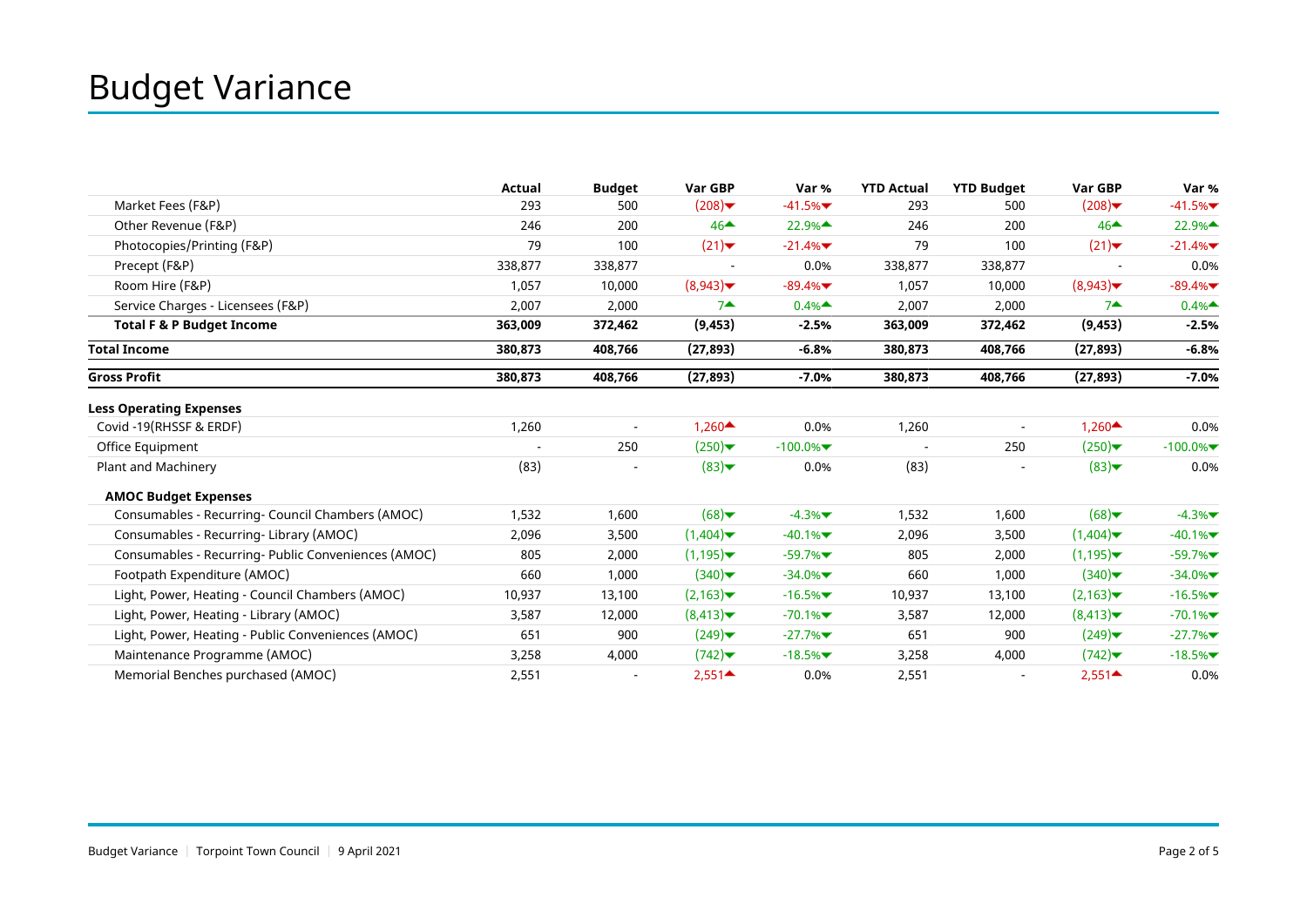|                                                                   | Actual                   | <b>Budget</b> | Var GBP                         | Var %      | <b>YTD Actual</b>        | <b>YTD Budget</b> | Var GBP                         | Var %      |
|-------------------------------------------------------------------|--------------------------|---------------|---------------------------------|------------|--------------------------|-------------------|---------------------------------|------------|
| Repairs & Maintenance - Recurring - Public<br>Conveniences (AMOC) | 480                      | 1,350         | (870)                           | $-64.5%$   | 480                      | 1,350             | (870)                           | $-64.5%$   |
| Repairs & Maintenance - Recurring Council Chambers<br>(AMOC)      | 5,365                    | 9,748         | (4,383)                         | $-45.0\%$  | 5,365                    | 9,748             | (4,383)                         | $-45.0\%$  |
| Repairs & Maintenance - Recurring Library (AMOC)                  | 2,875                    | 4,030         | (1, 155)                        | $-28.7%$   | 2,875                    | 4,030             | (1, 155)                        | $-28.7%$   |
| Repairs & Maintenance - Recurring- Parks (AMOC)                   | 6,041                    | 9,316         | (3,275)                         | $-35.1%$   | 6,041                    | 9,316             | (3,275)                         | $-35.1%$   |
| Services - All venues (AMOC)                                      | 6,923                    |               | $6,923 \triangle$               | 0.0%       | 6,923                    |                   | $6,923 \triangle $              | 0.0%       |
| Services - Council Chambers (AMOC)                                | 2,133                    | 5,010         | (2,877)                         | $-57.4%$   | 2,133                    | 5,010             | (2,877)                         | $-57.4%$   |
| Services - Library (AMOC)                                         | 698                      | 750           | (52)                            | $-6.9%$    | 698                      | 750               | (52)                            | $-6.9%$    |
| Services - Parks (AMOC)                                           | 5,860                    | 9,000         | (3,140)                         | $-34.9%$   | 5,860                    | 9,000             | (3,140)                         | $-34.9%$   |
| Services - Public Conveniences (AMOC)                             | $\overline{\phantom{a}}$ | 1,500         | (1,500)                         | $-100.0\%$ | $\overline{\phantom{a}}$ | 1,500             | $(1,500)$ $\blacktriangleright$ | $-100.0\%$ |
| Waste Collection - Council Chambers (AMOC)                        | 1,035                    | 1,000         | $35 -$                          | 3.5%       | 1,035                    | 1,000             | 35 <sup>4</sup>                 | 3.5%       |
| Waste Collection - Library (AMOC)                                 | 309                      | 380           | (71)                            | $-18.7%$   | 309                      | 380               | (71)                            | $-18.7%$   |
| Water Rates - Council Chambers (AMOC)                             | 561                      | 710           | (149)                           | $-21.0\%$  | 561                      | 710               | (149)                           | $-21.0%$   |
| Water Rates - Library (AMOC)                                      | 191                      | 1,640         | (1,449)                         | $-88.4%$   | 191                      | 1,640             | (1,449)                         | $-88.4%$   |
| Water Rates - Public Conveniences (AMOC)                          | 879                      | 850           | $29^{\triangle}$                | 3.4%       | 879                      | 850               | $29^{\triangle}$                | 3.4%       |
| <b>Total AMOC Budget Expenses</b>                                 | 59,427                   | 83,384        | (23, 957)                       | $-28.7%$   | 59,427                   | 83,384            | (23, 957)                       | $-28.7%$   |
| D & L Budget Expenses                                             |                          |               |                                 |            |                          |                   |                                 |            |
| Advertising & Marketing (D&L)                                     | 5,501                    | 7,986         | (2,485)                         | $-31.1%$   | 5,501                    | 7,986             | (2,485)                         | $-31.1%$   |
| <b>Total D &amp; L Budget Expenses</b>                            | 5,501                    | 7,986         | (2, 485)                        | $-31.1%$   | 5,501                    | 7,986             | (2, 485)                        | $-31.1%$   |
| <b>F &amp; P Budget Expenses</b>                                  |                          |               |                                 |            |                          |                   |                                 |            |
| Audit & Accountancy fees (F&P)                                    | 664                      | 1,400         | $(736)$ $\blacktriangledown$    | $-52.6%$   | 664                      | 1,400             | (736)                           | $-52.6%$   |
| Civic Functions (F&P)                                             | $\overline{\phantom{a}}$ | 3,000         | $(3,000)$ $\blacktriangleright$ | $-100.0\%$ | $\overline{\phantom{a}}$ | 3,000             | $(3,000)$ $\blacktriangleright$ | $-100.0\%$ |
| Credit Card Annual Fee (F&P)                                      | 32                       | 32            |                                 | 0.0%       | 32                       | 32                |                                 | 0.0%       |
| Insurance (F&P)                                                   | 3,956                    | 4,000         | (44)                            | $-1.1%$    | 3,956                    | 4,000             | (44)                            | $-1.1%$    |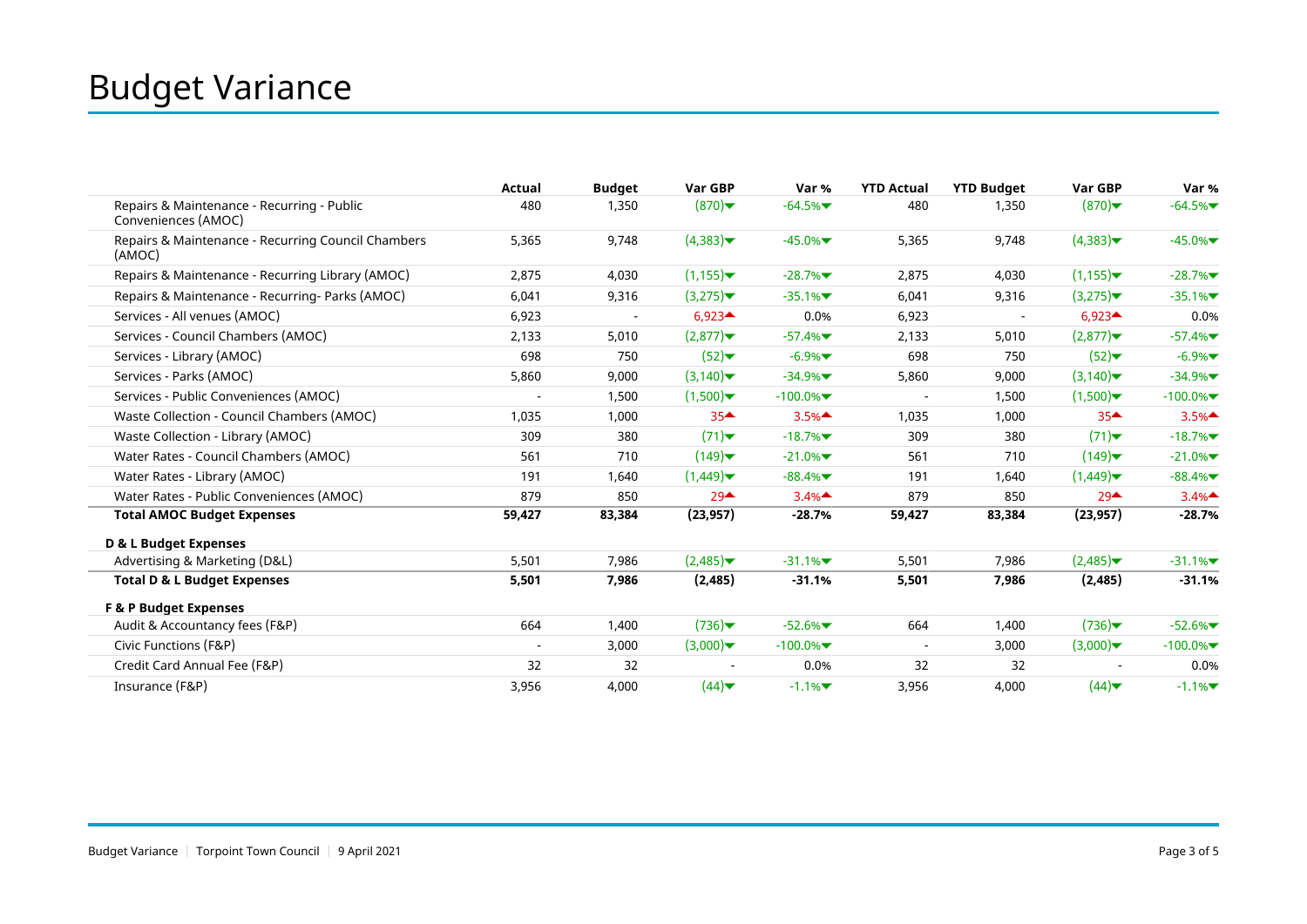|                                                            | Actual  | <b>Budget</b> | Var GBP                                   | Var %                                      | <b>YTD Actual</b>        | <b>YTD Budget</b> | Var GBP                                   | Var %                                   |
|------------------------------------------------------------|---------|---------------|-------------------------------------------|--------------------------------------------|--------------------------|-------------------|-------------------------------------------|-----------------------------------------|
| IT & Computers (F&P)                                       | 3,438   | 1,300         | $2,138$ <sup><math>\triangle</math></sup> | 164.5%▲                                    | 3,438                    | 1,300             | $2,138$ <sup><math>\triangle</math></sup> | 164.5%                                  |
| Loan Repayments (F&P)                                      | 35,200  | 35,200        | -w                                        | $0.0\%$                                    | 35,200                   | 35,200            | -v                                        | $0.0\%$                                 |
| Mayoral Allowance (F&P)                                    | 3,255   | 3,750         | (495)                                     | $-13.2%$                                   | 3,255                    | 3,750             | (495)                                     | $-13.2%$                                |
| Members Expenses (F&P)                                     | 380     | 200           | 180▲                                      | 90.0%                                      | 380                      | 200               | 180▲                                      | 90.0%                                   |
| Non-Domestic Business Rates - Council Chambers (F&P)       | 19,759  | 19,760        | (1)                                       | $0.0\%$                                    | 19,759                   | 19,760            | (1)                                       | $0.0\%$                                 |
| Non-Domestic Business Rates - Library (F&P)                | 3,842   | 7,700         | (3,858)                                   | $-50.1%$                                   | 3,842                    | 7,700             | (3,858)                                   | $-50.1%$                                |
| Non-Domestic Business Rates - Public Conveniences<br>(F&P) | 1,472   | 2,700         | (1,228)                                   | $-45.5%$                                   | 1,472                    | 2,700             | (1,228)                                   | $-45.5%$                                |
| Operating Lease Payments (F&P)                             | 931     | 1,000         | (69)                                      | $-6.9%$                                    | 931                      | 1,000             | (69)                                      | $-6.9%$                                 |
| Postage, Freight & Courier (F&P)                           | 21      | 50            | (29)                                      | $-57.1%$                                   | 21                       | 50                | (29)                                      | $-57.1%$                                |
| Printing & Stationery (F&P)                                | 754     | 1,000         | (246)                                     | $-24.6%$                                   | 754                      | 1,000             | (246)                                     | $-24.6%$                                |
| Rent (F&P)                                                 | 594     | 780           | (186)                                     | $-23.8%$                                   | 594                      | 780               | (186)                                     | $-23.8%$                                |
| Salaries (F&P)                                             | 164,535 | 219,356       | (54,821)                                  | $-25.0\%$                                  | 164,535                  | 219,356           | (54,821)                                  | $-25.0%$                                |
| Section 137 Grants (F&P)                                   | 3,091   | 12,500        | (9,409)                                   | $-75.3%$                                   | 3,091                    | 12,500            | (9,409)                                   | $-75.3%$                                |
| Staff Training (F&P)                                       | 642     | 5,700         | (5,058)                                   | $-88.7%$                                   | 642                      | 5,700             | (5,058)                                   | $-88.7%$                                |
| Subscriptions (F&P)                                        | 1,041   | 900           | $141 \triangleq$                          | $15.6\%$ <sup><math>\triangle</math></sup> | 1,041                    | 900               | $141$ <sup><math>\triangle</math></sup>   | 15.6% <sup><math>\triangle</math></sup> |
| Telephone & Internet (F&P)                                 | 3,265   | 1,400         | $1,865 \triangleq$                        | 133.2%                                     | 3,265                    | 1,400             | $1,865 \triangleq$                        | 133.2%                                  |
| Travel - National (F&P)                                    | 678     |               | $678 \triangleq$                          | 0.0%                                       | 678                      |                   | $678$ <sup><math>\triangle</math></sup>   | 0.0%                                    |
| <b>Total F &amp; P Budget Expenses</b>                     | 247,552 | 321,728       | (74, 176)                                 | $-23.1%$                                   | 247,552                  | 321,728           | (74, 176)                                 | $-23.1%$                                |
| <b>Reserves</b>                                            |         |               |                                           |                                            |                          |                   |                                           |                                         |
| Reserve - Unallocated from 2019-20                         |         | 17,248        | (17,248)                                  | $-100.0\%$                                 | $\overline{\phantom{a}}$ | 17,248            | (17,248)                                  | $-100.0\%$                              |
| Reserve - Vision Projects                                  | 5,309   | 25,000        | (19,691)                                  | $-78.8%$                                   | 5,309                    | 25,000            | (19,691)                                  | $-78.8%$                                |
| Reserves - Bench Replacement                               | 50      | 1,899         | (1,849)                                   | $-97.4%$                                   | 50                       | 1,899             | (1,849)                                   | $-97.4%$                                |
| Reserves - Internal Projects/Equipment                     |         | 12,146        | (12, 146)                                 | $-100.0\%$                                 | $\overline{\phantom{a}}$ | 12,146            | (12, 146)                                 | $-100.0\%$                              |
| Reserves - Kitchen Equipment                               | 1,937   | 21,000        | (19,063)                                  | $-90.8%$                                   | 1,937                    | 21,000            | (19,063)                                  | $-90.8%$                                |